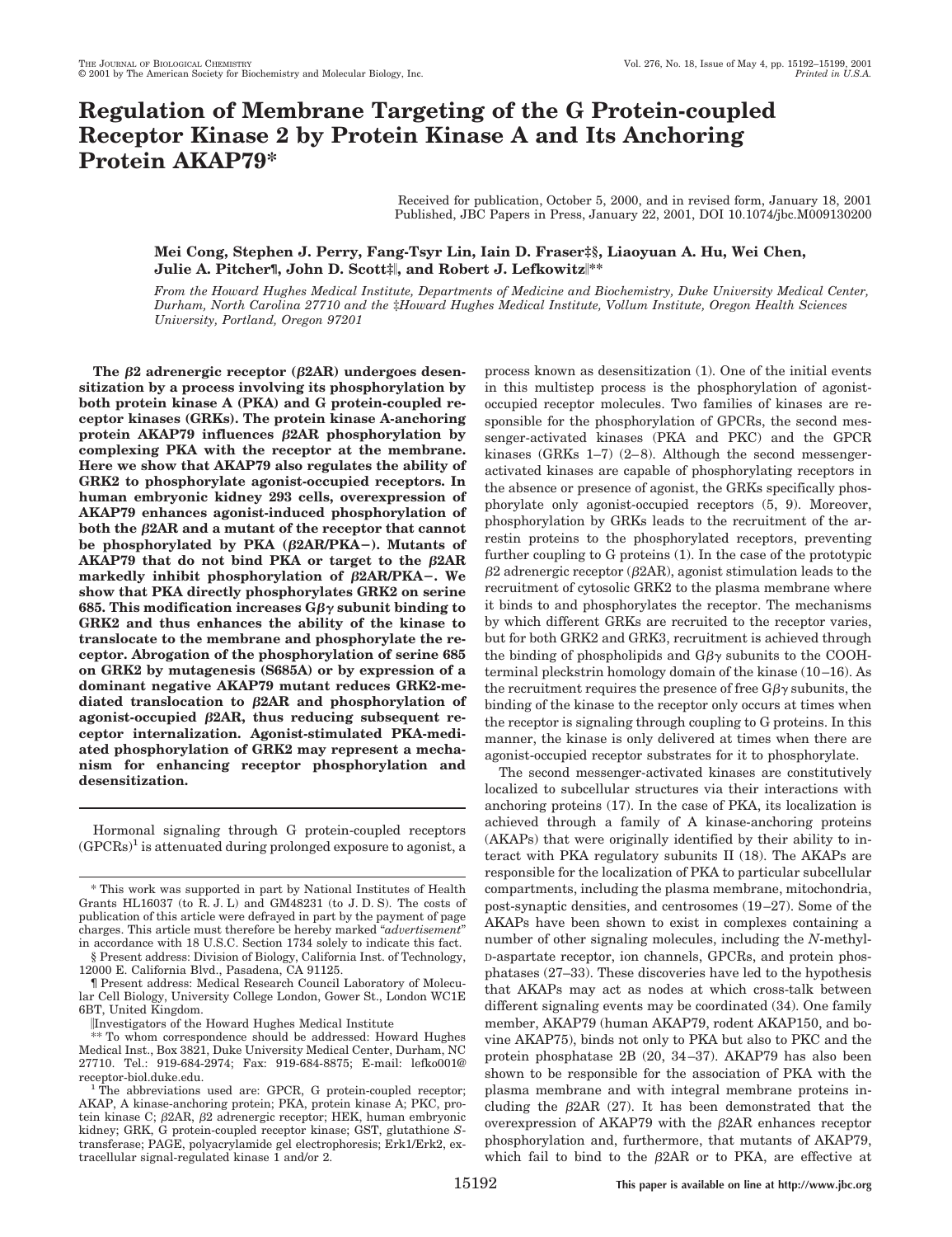reducing phosphorylation. In this manner, AKAP79 may be acting as a scaffold which coordinates the events involved in receptor desensitization. To investigate this novel function of AKAP79 further, we set out to test whether another event involved in b2AR desensitization, *i.e.* receptor phosphorylation by GRK2, is modulated by PKA scaffolding.

# EXPERIMENTAL PROCEDURES *Materials*

GRK2 was purified from baculovirus-infected Sf9 cells as described previously (38). Bovine GRK2ct (residues 467–689) was expressed as a glutathione *S*-transferase (GST) fusion protein in bacteria and purified as described previously (13). Purification of rod outer segment membranes (39),  $G\beta\gamma$  subunits, (40) and tubulin (41) was described previously. AKAP79, AKAP79pro, and AKAP79<sup>108-427</sup> mammalian expression constructs were described previously (27, 37). Mammalian expression constructs of FLAG epitope-tagged  $\beta$ 2 adrenergic receptor  $(\beta 2AR)$  and  $\beta 2AR/PKA$  mutant receptor (PKA phosphorylation sites serines 261, 262, 345, and 346 all mutated to alanines) were described previously (42). The PKA catalytic subunit was purchased from Promega, and the anti- $G\beta$  antibody was from Perkin Elmer Life Sciences. The anti-GRK2 monoclonal and AKAP79 polyclonal antibodies were described previously (20, 42). M2 anti-FLAG antibody conjugated to Sepharose beads and M2 antibody were from Sigma. Unless otherwise stated, the chemicals were from Sigma.

### *Plasmid Constructs*

*Construction of the pcDNA3-Bovine GRK2 Mutant S685A* pcDNA1-bovine GRK2 (43) was restriction digested with *Hin*dIII and *Xba*I, and the insert was ligated into the pcDNA3 vector (Invitrogen). A single point mutation changing serine 685 to alanine was introduced by

FIG. 1. **Effects of PKA anchoring on** β2AR and β2AR/PKA- phosphoryla- $$ rylation is regulated by AKAP79. HEK293 cells over $exp$ ressing FLAG- $\beta$ 2AR were transiently transfected with AKAP79 or the mutant AKAP79108–427 and incubated in [ 32P]orthophosphate. Cells were stimulated with 10  $\mu$ M isoproterenol (*iso*) for 5 min, and  $FLAG- $\beta$ 2AR was immunoprecipitated and$ resolved by SDS-PAGE. *Upper panel* shows a representative autoradiogram  $(n = 4)$  with basal  $(-)$  and isoproterenol-stimulated  $(+)$  $\beta$ 2AR phosphorylation in transfected cells as indicated. AKAP79 and AKAP79<sup>108-427</sup> expression was detected in cell lysates by immunoblotting (*IB, lower panel*). *B,* agoniststimulated  $\beta$ 2AR/PKA - phosphorylation is regulated by AKAP79. HEK293 cells expressing FLAG- $\beta$ 2AR/PKA- were transiently transfected with AKAP79,<br>AKAP79pro, or AKAP79<sup>108–427</sup>, and isoproterenol-stimulated phosphorylation of  $\beta$ 2AR/PKA- was measured as described earlier. The *graph* shows the mean levels of phosphorylation of  $\beta$ 2AR/PKA- relative to control transfected cells. AKAP79,<br>AKAP79pro, and AKAP79<sup>108–427</sup> expression were detected in cell lysates by immunoblotting (*lower panel*). *C,* AKAP79 regulates  $\beta$ 2AR/PKA - phosphorylation by GRK2. HEK293 cells expressing  $\beta$ 2AR/PKA- were transiently transfected with GRK2, AKAP79, AKAP79pro, and AKAP79<sup>108-4</sup> as indicated. Isoproterenol-stimulated phosphorylation of  $\beta$ 2AR/PKA- was measured as described earlier. Expression of AKAP79, its mutants, and GRK2 was confirmed by immunoblotting (lower panels). D,  $\beta$ 2AR/ PKA- cannot be phosphorylated by PKA. FLAG- $\beta$ 2AR or FLAG- $\beta$ 2AR/PKA- was transfected into HEK293 cells. Cells were subsequently stimulated with 10  $\mu$ M isoproterenol or 10  $\mu$ M vasoactive intestinal peptide (*VIP*) for 5 min, and 32P incorporation was measured. The *graphs* show the mean  $\pm$  S.E. of three experiments.

the polymerase chain reaction using the primers 5'-TCCCCAACCGC-CTCGAGTGGC-3' and 5'-CTAGTCTAGATCAGAGGCCGTTGGCG-GCGCCGCGC-3'. The polymerase chain reaction product was restriction digested with *Xho*I and *Xba*I and used to replace the equivalent fragment in the pcDNA3 construct. The sequence and orientation of the clone were confirmed by automated DNA sequence analysis.

*Construction of a COOH-terminal Truncated GRK2*D*19 Baculovirus*  $Plasmid$ —The  $Rsr$ II/*Bam*HI restriction fragment from a GRK2 $\Delta$ 19 construct (construct 2 in Ref. 13 encoding full-length GRK2 with a stop codon inserted at codon 671) was used to replace the equivalent fragment in pVL1392-GRK2(S670A) (44). The orientation and sequence of the clone were confirmed by automated DNA sequence analysis. Purification of the expressed protein from Sf9 cells was identical as that described for full-length GRK2 (38).

#### *Methods*

*Cell culture, Immunoprecipitations, and Immunoblotting—*HEK293 cells were grown at 37 °C in minimal essential medium containing 10% fetal bovine serum and  $1 \times$  penicillin/streptomycin (Life Technologies, Inc.) under  $5\%$  CO<sub>2</sub>. Cells at  $60\%$  confluence were transfected with up to 5  $\mu$ g of plasmid DNA and 15  $\mu$ l of Fugene 6 (Roche Molecular Biochemicals). Two days after transfection, cells were lysed in radioimmune precipitation buffer (150 mM NaCl, 50 mM Tris, pH 8.0, 5 mM EDTA, 1% v/v Nonidet P-40, 0.5% w/v sodium deoxycholate, 10 mM NaF, 10 mM Na<sub>2</sub>-pyrophosphate,  $0.1\%$  w/v SDS, 5  $\mu$ g/ml aprotinin, 150  $\mu$ g/ml benzamidine, 5  $\mu$ g/ml leupeptin, 4  $\mu$ g/ml pepstatin, and 20  $\mu$ g/ml phenylmethylsulfonyl fluoride). If cross-linking of proteins was necessary before immunoprecipitation, cells were incubated at room temperature for 20 min in phosphate-buffered saline containing 10 mM HEPES, pH 7.4, and 1 mg/ml dithiobis(succinimidyl propionate) before lysis in radioimmune precipitation buffer (45). After removal of insoluble cell debris by centrifugation, protein concentrations were equalized

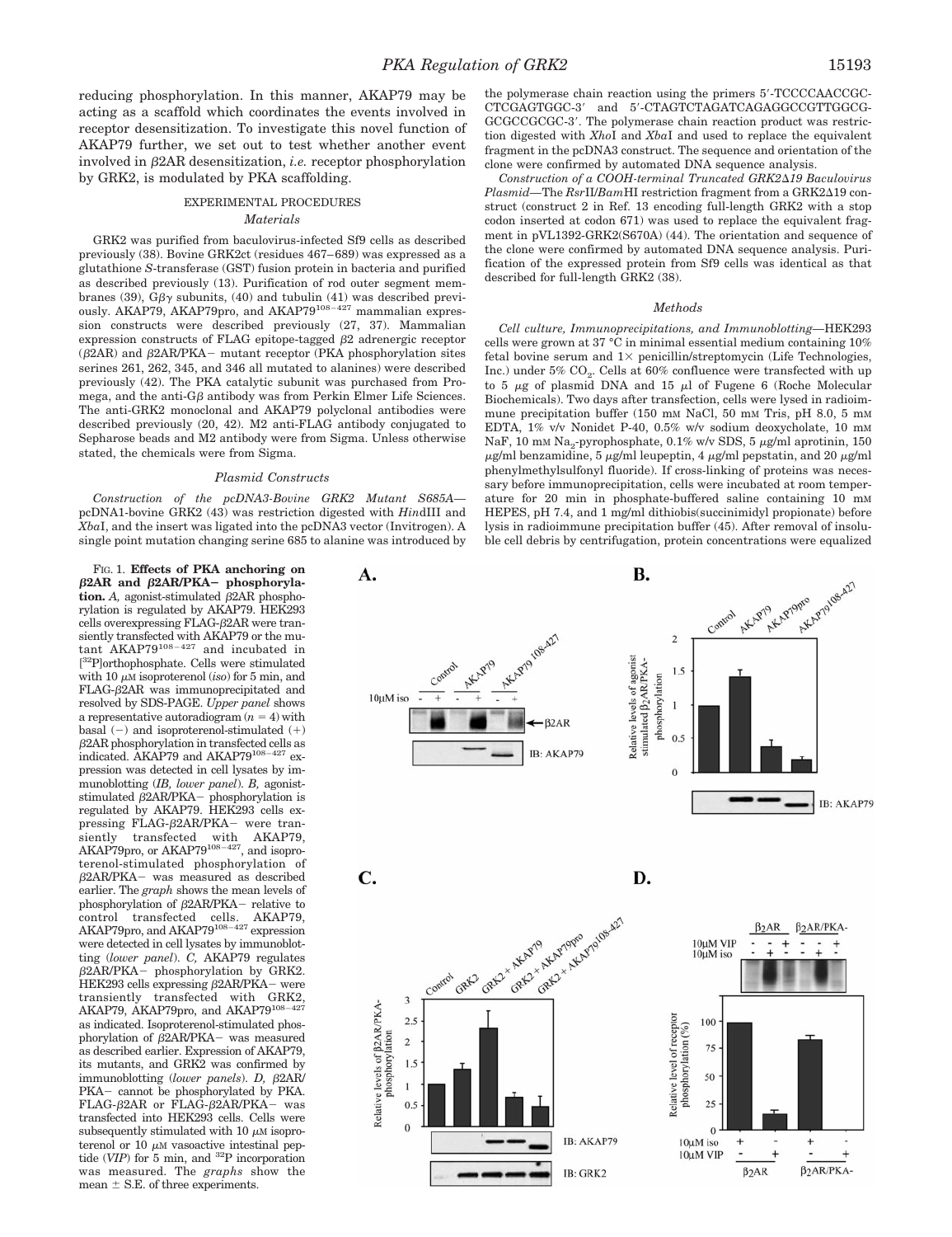FIG. 2. **Effect of PKA-mediated phosphorylation of GRK2 on rhodopsin phosphorylation.** Twenty-five nanograms of GRK2 phosphorylated by PKA (*closed symbols*) or not (*open sym* $bols$ ) was used to phosphorylate 2  $\mu$ g of rhodopsin in the presence of 0, 100, or 167 nM  $G\beta\gamma$ . Phosphorylation reactions were performed at 30 °C for the indicated times. Reactions were stopped by the addition of an equal volume of  $2 \times$  SDS-PAGE sample buffer, resolved by SDS-PAGE, and radioactive bands were quantified using a PhosphoImager. The results shown are representative of three experiments.



in all samples, and FLAG epitope-tagged proteins were immunoprecipitated for 15 h with 40  $\mu$ l of a 1:1 slurry of M2 anti-FLAG antibody covalently coupled to Sepharose beads. The beads were washed four times with radioimmune precipitation buffer, and bound proteins were eluted in 50  $\mu$ l of 2 $\times$  SDS-PAGE sample buffer (100 mM Tris, pH 7.2, 4%) w/v SDS, 200 mM dithiothreitol, 20% v/v glycerol, 20 μg/ml bromphenol blue with 5% v/v  $\beta$ -mercaptoethanol for cross-linked samples) for 10 min at 95 °C. Samples were resolved on 10% or 4–20% polyacrylamide gels (Novex) and transferred to nitrocellulose filters for immunoblotting. Filters were blocked with 5% w/v fat-free milk powder in Trisbuffered saline with Tween 20 (20 mM Tris, pH 7.4, 500 mM NaCl, 0.1% v/v Tween 20) and incubated overnight at 4 °C with appropriate primary antiserum. After thorough washing in Tris-buffered saline with Tween 20, filters were incubated for 1 h with horseradish peroxidaseconjugated anti-rabbit or mouse secondary antibody (Amersham Pharmacia Biotech), washed again with Tris-buffered saline with Tween 20, immersed in ECL reagent (Amersham Pharmacia Biotech), and exposed to x-ray film.

*Receptor Sequestration Assay*—COS7 cells expressing FLAG- $\beta$ 2AR/ PKA – alone or coexpressing AKAP79 with GRK2 or GRK2S685A were stimulated with  $10 \mu$ M isoproterenol for  $30 \text{ min}$ . Agonist-induced receptor internalization was measured as the loss of cell surface FLAG epitopes available for M2 antibody binding by detection of a fluorescently labeled secondary antibody as described previously (46).

*Receptor Phosphorylation Assay—*Receptor phosphorylation was assessed after the labeling of the intracellular ATP pool of HEK293 cells stably transfected with FLAG- $\beta$ 2AR or FLAG- $\beta$ 2AR/PKA- with [ 32P]orthophosphate (PerkinElmer Life Sciences) as described previously (43). Cells were labeled for 1 h at 37 °C in phosphate-free Dulbecco's modified Eagle's medium containing 10 mM HEPES, pH 7.4, 100  $\mu$ Ci/ml [<sup>32</sup>P]orthophosphate, and 1  $\mu$ g/ml microcystin L-R (Calbiochem). Cells were stimulated with 10  $\mu$ M isoproterenol for 5 min, washed twice with ice-cold phosphate-buffered saline buffer, solubilized in 750  $\mu$ l of radioimmune precipitation buffer, and equivalent protein amounts were subjected to immunoprecipitation. Samples were resolved on 10% polyacrylamide gels and dried under vacuum. Radioactive bands were visualized and quantified using a PhosphorImager (Molecular Dynamics) and by exposure to x-ray film. The levels of receptor expression were measured by flow cytometry by detecting cell surface-bound antiepitope tag M2 antibodies and fluorescein-conjugated secondary antibodies (46). All phosphorylation levels were normalized to receptor expression and are shown as stimulated-basal values.

*In Vitro PKA-mediated Phosphorylation of Full-length and Frag*ments of GRK2-One microgram of GRK2 or GRK2 $\Delta$ 19 purified from baculovirus-infected Sf9 cells or GRK2ct purified by cleavage with thrombin from bacterially expressed GST fusion protein (13) was incubated with 1 unit of PKA catalytic subunit (Promega) in phosphorylation reaction buffer containing 20 mm Tris, pH 7.5, 10 mm  $MgCl<sub>2</sub>$ , 2 mm EDTA, 1 mM dithiothreitol, 60  $\mu$ M [ $\gamma^{32}$ P]ATP (~1000 cpm/pmol), 1  $\mu$ g/ml phospholipids (crude preparation containing 20% w/v L- $\alpha$ -phosphatidylcholine, Sigma), and 0.8  $\mu$ M G $\beta\gamma$  subunits. After 30 min of incubation at 30 °C, reactions were stopped by the addition of an equal volume of  $2\times$  SDS-PAGE sample buffer. Samples were boiled for 10 min and resolved on 4–20% gradient polyacrylamide gels. Radioactive bands in dried gels were visualized and quantified using a PhosphorImager and by exposure to x-ray film.

*GRK2-mediated Phosphorylation of Protein Substrates—In vitro* phosphorylation of rhodopsin, tubulin, and the peptide substrate RRRREEEEESAAA by GRK2 was performed as described previously (47). The reactions used 25 ng of GRK2 to phosphorylate 2  $\mu$ g of rhodopsin or 100 ng of GRK2 to phosphorylate either  $0.2 \mu$ g of tubulin or 1 mM peptide substrate.

*In Vitro Binding of Gβγ to GST-GRK2ct*—One microgram of GST-GRK2ct (residues 467–689 of bovine GRK2) bound to glutathioneconjugated Sepharose 4B beads (Calbiochem) was incubated with or without PKA as described above. After 30 min of incubation at 30 °C, beads were washed extensively with phosphate-buffered saline containing 0.01% v/v lubrol to remove all the PKA and ATP. Four micrograms of  $G\beta\gamma$  from bovine brain was then added and incubated at 4 °C for 2 h. After extensive washes with phosphate-buffered saline containing 0.01% lubrol,  $2 \times$  sample buffer was added, and proteins were eluted by boiling for 10 min. Samples were resolved on 4–20% polyacrylamide gels, transferred to nitrocellulose filters, and immunoblotted with an antibody recognizing  $G\beta$  subunits.

## RESULTS

It has been shown previously that the protein kinase A-anchoring protein AKAP79 can directly interact with and regulate the phosphorylation of the  $\beta$ 2AR (27). In HEK293 cells overexpressing FLAG epitope-tagged  $\beta$ 2AR, the coexpression of AKAP79 increases  $\beta$ 2AR phosphorylation by 40%, whereas the coexpression of the AKAP79 mutant AKAP79<sup>108-427</sup>, which does not bind to the receptor or localize PKA to the membrane, impairs receptor phosphorylation by 50% (Fig. 1*A*). To determine whether this enhancement of  $\beta$ 2AR phosphorylation is a result of AKAP79 directly facilitating phosphorylation of the receptor by PKA, agonist-induced phosphorylation of a FLAG epitope-tagged  $\beta$ 2AR mutant lacking all PKA phosphorylation sites  $(\beta 2AR/PKA-)$  was measured. Surprisingly, the coexpression of wild type AKAP79 enhances agonist-induced phosphorylation of  $\beta$ 2AR/PKA - by 40% (Fig. 1*B*). In contrast, cells transfected with either of two AKAP79 mutants that are unable to target PKA to the plasma membrane, AKAPpro and AKAP<sup>108–427</sup>, exhibit a 55–70% decrease in  $\beta$ 2AR/PKA- phosphorylation. AKAP79pro is targeted to the plasma membrane and can bind to  $\beta$ 2AR but is unable to bind to the PKA regulatory subunit, whereas AKAP79<sup>108-427</sup> binds to PKA but lacks the receptor and membrane-targeting domain (27, 37). Although GRK2 and AKAP79 do not interact directly (data not shown), when GRK2 and AKAP79 are overexpressed together a 2.3-fold increase in  $\beta$ 2AR/PKA - phosphorylation is observed compared with a 1.4-fold increase by overexpression of GRK2 alone (Fig. 1*C*). Overexpression of either of the two AKAP79 mutants with GRK2 inhibits receptor phosphorylation by 40– 60% compared with control cells expressing only endogenous levels of GRK2 (Fig. 1*C*).

These results suggest that  $AKAP79$  does not affect  $\beta$ 2AR phosphorylation by simply enhancing direct receptor phosphorylation by PKA. Rather, they suggest that AKAP79 enhances  $GRK2-mediated phosphorylation of the  $\beta$ 2AR. To ensure that$ PKA is not capable of phosphorylating the  $\beta$ 2AR/PKA- mutant, the phosphorylation of the wild type receptor and  $B2AR/$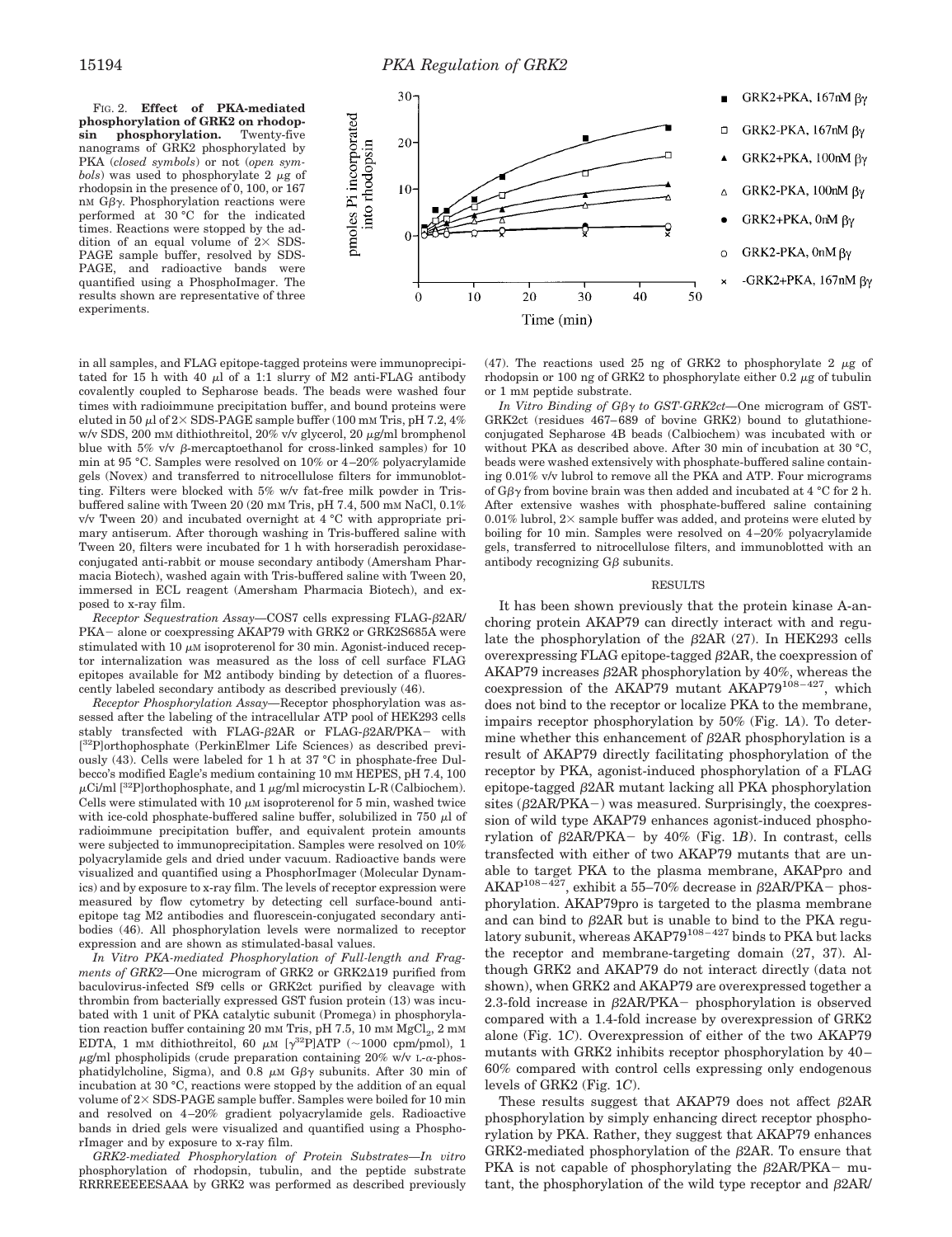A.

FIG. 3. **Identification of GRK2 as a PKA substrate.** *A, schematic* representation of GRK2 fragments used as substrates in PKA phosphorylation assays. Full-length GRK2 (residues 1–689) contains a central catalytic domain (residues 188–467) and a COOH-terminal pleckstrin homology domain (*PH domain*, residues 533–651) . The GRK2ct fragment (residues 467–689) contains only the homology domain, and  $GRK2\Delta19$  is identical to full-length  $GRK2$ but with the last 19 residues deleted. *B,* purified wild type and fragments of GRK2 were phosphorylated by PKA for 30 min at 30 °C in the presence of [ $\gamma$ <sup>-32</sup>P]ATP, phospholipids, and with or without  $G\beta\gamma$ subunits added. Samples were resolved by SDS-PAGE. Shown are representative autoradiograms from three experiments. *C,* sequence of the last 49 amino acids of GRK2 with potential serine phosphorylation sites shown in *bold* and the PKA phosphorylation site, serine 685, marked with an *asterisk*.



PKA- was compared following activation of PKA by stimulation of a coexpressed Gs-coupled receptor (Fig. 1*D*). In the absence of its ligand, the  $\beta$ 2AR can be phosphorylated by PKA but not by the GRKs as they specifically phosphorylate only agonist-occupied receptors. Stimulation of endogenous vasoactive intestinal peptide receptors leads to the phosphorylation of wild type  $\beta$ 2AR to 20% of the level observed with isoproterenol stimulation (Fig. 1*D*). This level is consistent with previous reports for PKA phosphorylation of the  $\beta$ 2AR in HEK293 cells (48). The  $\beta$ 2AR/PKA – mutant, however, shows no vasoactive intestinal peptide-induced phosphorylation (Fig. 1*D*), confirming that the removal of the PKA phosphorylation sites renders the receptor incapable of being further phosphorylated by PKA. Taken together, the regulation of  $\beta$ 2AR/PKA - phosphorylation by wild type and mutants of AKAP79 indicates that AKAP79 may indirectly regulate GRK2 activity by a mechanism requiring the anchoring of PKA to the plasma membrane.

To further test the ability of PKA to affect GRK2 activity against receptor substrates, we measured the effect of PKA on GRK2-mediated phosphorylation of rhodopsin *in vitro*. Incubation with PKA and 167 nm  $G\beta\gamma$  subunits or with GRK2 alone results in little or no phosphorylation of rhodopsin (Fig. 2). However, with the addition of increasing concentrations of  $G\beta\gamma$ subunits, GRK2 phosphorylation of rhodopsin is greatly increased and is further enhanced with the addition of PKA. As PKA does not significantly phosphorylate rhodopsin nor is its activity regulated by  $G\beta\gamma$  subunits, the observed increase in phosphorylation is attributed to enhanced GRK2 activity toward rhodopsin.

It has been reported that PKC can directly phosphorylate

GRK2 at a site within the carboxyl terminus and that this facilitates GRK2 translocation to the plasma membrane (49, 50). To investigate whether a similar mechanism exists for the phosphorylation of GRK2 by PKA, we tested the ability of PKA to phosphorylate purified full-length GRK2 and fragments of GRK2 (Fig. 3*A*). In the presence of phospholipids that activate GRK2, bovine GRK2 purified from Sf9 cells shows weak autophosphorylation (a stoichiometry of 0.03 mol of phosphate/mol of protein, Fig. 3*B*). Incubation of GRK2 with PKA leads to a significant increase in phosphorylation (0.25 mol of phosphate/ mol of protein), which is further enhanced by the addition of 0.8  $\mu$ M G $\beta\gamma$  subunits to 0.7 mol of phosphate/mol of protein. A fragment of the carboxyl terminus of GRK2 (residues 467–689, GRK2ct), which encompasses the pleckstrin homology domain and  $G\beta\gamma$  binding domain, also acts as a good PKA substrate (0.4 mol of phosphate/mol of protein), and this phosphorylation is markedly enhanced by the addition of  $G\beta\gamma$  subunits (0.7 mol of phosphate/mol of protein, Fig. 3*B*). Furthermore, a GRK2 mutant that lacks 19 residues at the carboxyl terminus is unable to be phosphorylated by PKA (Fig. 3*B*).

Examination of the extreme COOH-terminal sequence of GRK2 reveals three potential sites of PKA phosphorylation, serines 670, 676, and 685. Although the phosphorylation of serine 670 by Erk1/Erk2 was reported previously to inactivate GRK2 (44), no studies have investigated whether phosphorylation of serines 676 and 685 can affect GRK2 activity. The site of PKA phosphorylation on GRK2 was mapped by incubating the GRK2 carboxyl terminus fragment with PKA and  $[\gamma^{32}P]$ ATP followed by tryptic digestion and subsequent high pressure liquid chromatography fractionation and sequencing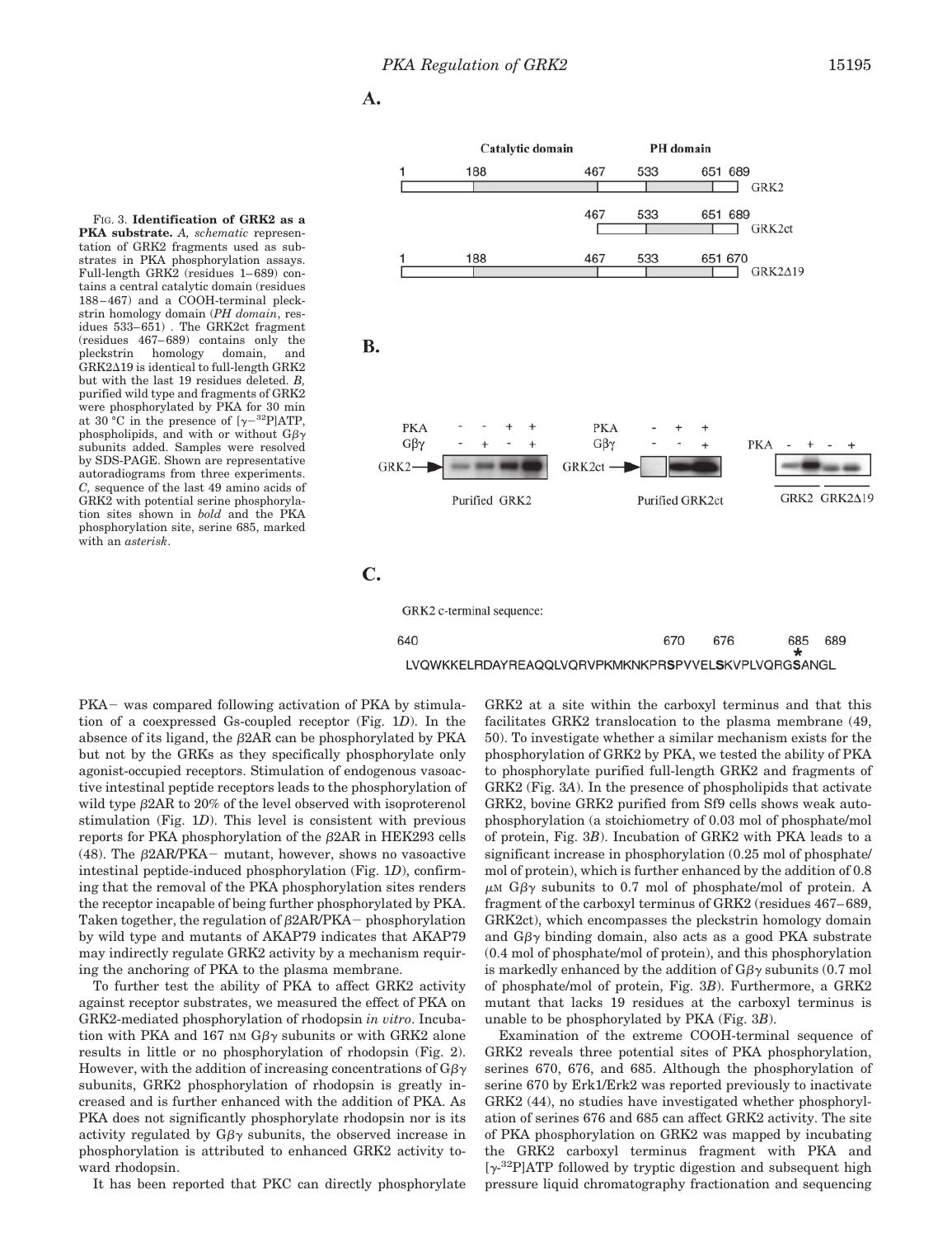

FIG. 4. **Effect of PKA on GRK2-mediated phosphorylation of peptide and tubulin.** GRK2 was incubated with  $[\gamma^{32}P]$ ATP and 1 mM peptide RRRREEEESAAA ( $A$ ) or 0.2  $\mu$ g of tubulin ( $B$ ) in the presence  $(\square)$  or absence  $(\blacksquare)$  of PKA. Phosphorylation reactions were performed at 30 °C for the indicated times. Incorporation of 32P was measured as described under "Experimental Procedures." Basal PKA-mediated phosphorylation of tubulin has been subtracted in *lower panel*. The results are representative of three experiments.

of radiolabeled peptides. This yields one major phosphopeptide corresponding to residues 678–689 of GRK2 containing a single site of phosphorylation at serine 685. Taken together, these data show that PKA is capable of phosphorylating GRK2 at a specific site within the carboxyl terminus and that this phosphorylation is markedly enhanced by the presence of  $G\beta\gamma$ .

PKA phosphorylation of GRK2 could lead to enhanced phosphorylation of receptors by two mechanisms; either the catalytic activity of GRK2 is enhanced by its phosphorylation or GRK2 targeting to the plasma membrane is increased, possibly in a  $G\beta\gamma$  subunit-dependent manner. To test whether PKA phosphorylation of GRK2 leads to a direct enhancement of GRK2 catalytic activity, the ability of GRK2 to phosphorylate nonreceptor substrates (a peptide substrate and tubulin) was compared with and without phosphorylation of GRK2 by PKA (Fig. 4). Incubation with PKA alone weakly phosphorylates tubulin and fails to phosphorylate the peptide substrate (data not shown), whereas incubation with GRK2 leads to significant phosphorylation of both substrates (0.25 mol of phosphate/mol of protein for the peptide substrate (Fig. 4*A*) and 0.3 mol of phosphate/mol of protein for tubulin (Fig. 4*B*)). Incubation of the substrates with both PKA and GRK2 under conditions that permit GRK2 phosphorylation by PKA shows no increase in the level of substrate phosphorylation, indicating that PKA phos-



FIG. 5. **Measurement of the effect of phosphorylation of GRK2ct by PKA on**  $G\beta\gamma$  **subunit binding.** The GST fusion protein of GRK2ct immobilized on glutathione-Sepharose beads was incubated with 4  $\mu$ g of purified G $\beta\gamma$  subunits before and after phosphorylation of the fusion protein with PKA. After washing, samples were resolved by SDS-PAGE and transferred to nitrocellulose filters. The amount of  $G\beta\gamma$ bound to the fusion protein or control GST was detected by immunoblotting with an anti- $G\beta$  subunit antibody *(upper panel)*. Relative amounts of  $G\beta\gamma$  bound by the fusion protein with (+PKA) and without (control) phosphorylation by PKA were quantified from three experiments (*lower panel*).

phorylation of GRK2 does not directly affect its catalytic activity.

To test whether PKA phosphorylation of GRK2 enhances the interaction between GRK2 and G $\beta\gamma$  subunits, a GST fusion of the carboxyl terminus of GRK2 immobilized on glutathione-Sepharose beads was phosphorylated by PKA and then incubated with purified  $G\beta\gamma$  subunits. After washing, the amount of  $G\beta\gamma$  bound to the fusion protein was monitored by Western blotting for  $G\beta$  subunits (Fig. 5). Before phosphorylation by PKA, the GST-GRK2ct is capable of binding  $G\beta\gamma$  subunits. After phosphorylation, the binding of G $\beta\gamma$  is increased by 64  $\pm$ 25%, whereas GST alone binds  $G\beta\gamma$  very poorly. This finding shows that phosphorylation by PKA indeed enhances the ability of GRK2 to bind  $G\beta\gamma$  subunits, and this could represent the mechanism by which GRK2 phosphorylation of receptors is regulated by factors affecting PKA activity in cells.

Upon agonist stimulation, GRK2 translocates to the plasma membrane by virtue of its interaction with  $G\beta\gamma$  subunits (13– 16, 51, 52). If the stability of this interaction is partly dependent on PKA-mediated phosphorylation of GRK2, the removal of PKA from the membrane should also inhibit GRK2 translocation. To test this theory, the ability of GRK2 to interact with the  $\beta$ 2AR in cells coexpressing AKAP79 was examined (Fig. 6). Cells coexpressing the FLAG epitope-tagged  $\beta$ 2AR, GRK2, and either AKAP79 or AKAP79<sup>108-427</sup> were stimulated for 5 min with 10  $\mu$ M isoproterenol. Cells were then treated with a cell permeant cross-linker, and the  $\beta$ 2AR was immunoprecipitated from the cell lysates. The amount of GRK2 present in the immune complex was detected by Western blotting. Overexpression of AKAP79<sup>108–427</sup> impairs GRK2 translocation to  $\beta$ 2AR by 40  $\pm$  15% (Fig. 6*A*), demonstrating that a mutant AKAP79 that reduces PKA association with the plasma membrane does indeed decrease GRK2 association with the  $\beta$ 2AR.

The role that PKA phosphorylation of GRK2 plays in the colocalization of GRK2 with the  $\beta$ 2AR was further demonstrated by mutating serine 685 in GRK2 to alanine (GRK2S685A) and comparing it to the wild type kinase in its ability to associate with the receptor. The GRK2S685A mutant lacking the PKA phosphorylation site of the native GRK2 should not show PKA-mediated enhancement of translocation.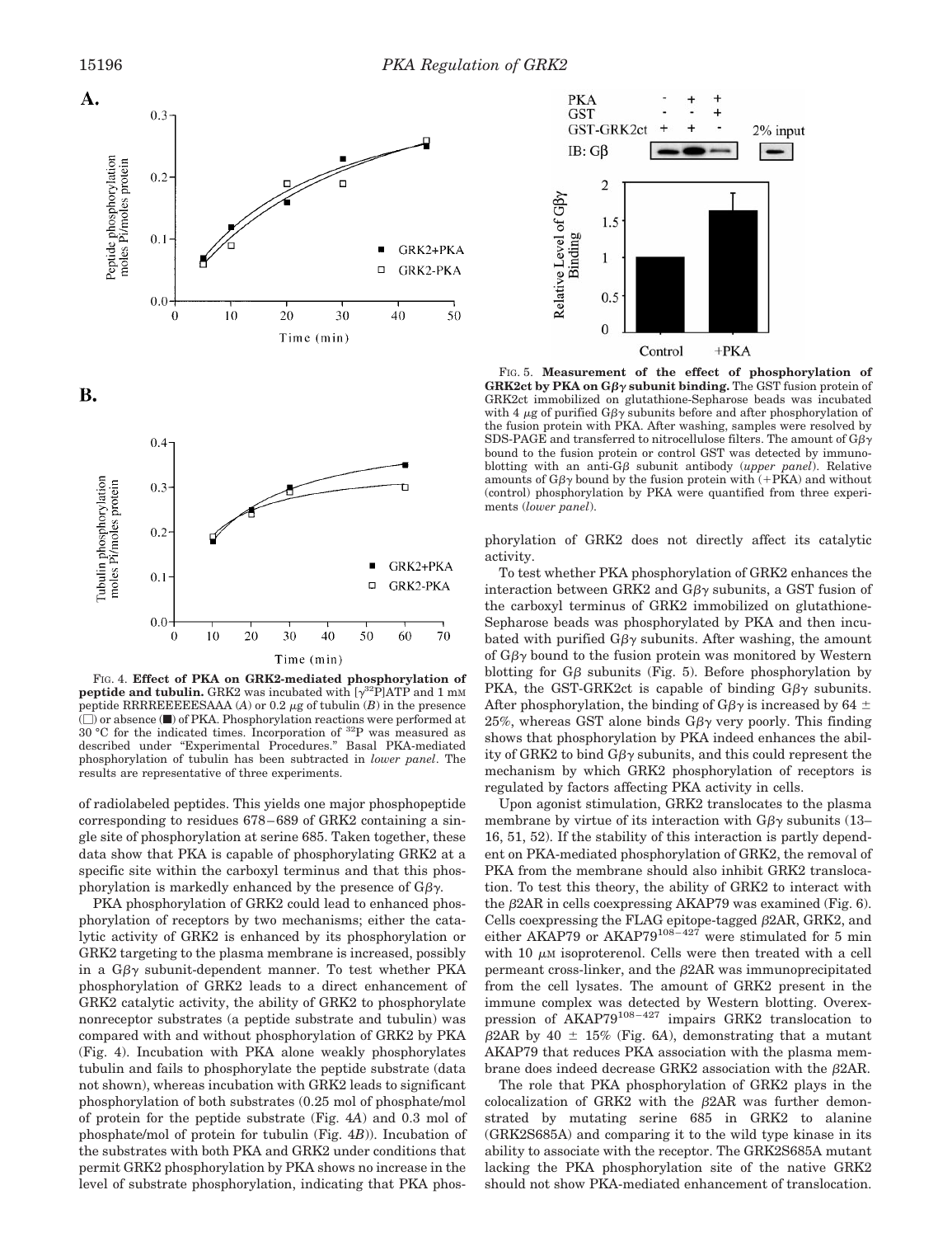

FIG. 6. **The effects of overexpression of AKAP79 and** GRK2S685A on GRK2 recruitment to the stimulated  $\beta$ 2AR. *A,* HEK293 cells were transfected with GRK2 alone or with GRK2, the FLAG epitope-tagged  $\beta$ 2AR, and either the wild type AKAP79 or the AKAP79<sup>108–427</sup> mutant. After stimulation with 10  $\mu$ M isoproterenol (*iso*), the cells were treated with a cell permeant cross-linker, lysates were prepared, and the  $\beta$ 2AR was immunoprecipitated with M2 antibody (*IP: FLAG-β2AR*). The amount of GRK2 present in the immune complex was detected by immunoblotting (*IB: GRK2*) with an anti-GRK2 monoclonal antibody (*upper panel arrow*). Expression in lysates of GRK2 (*middle panel arrow*), AKAP79 (*lower panel arrow*), and AKAP79108–427 (*lower panel arrowhead*) were confirmed by immunoblotting. *B,* HEK293 cells were transfected with GRK2 or the GRK2S685A mutant with or without the FLAG epitope-tagged  $\beta$ 2AR. After stimulation with 10  $\mu$ M isoproterenol and cross-linking, the  $\beta$ 2AR was immunoprecipitated (*IP: FLAG-* $\beta$ *2AR*) with M2 antibody. The amount of GRK2 or GRK2S685A present in the immune complex (*upper panel arrow*) and in the lysate (*lower panel arrow*) was detected by immunoblotting (*IB: GRK2*). Gels are representative of three experiments.

Indeed, a 40% impairment in the agonist-stimulated association of GRK2S685A with  $\beta$ 2AR compared with wild type GRK2 is observed (Fig. 6*B*).

We also predicted that coexpression AKAP79 with GRK2S685A, unlike with wild type GRK2, should not enhance b2AR/PKA2 phosphorylation. When tested *in vitro* against nonreceptor substrates, the mutant and wild type GRK2 showed no detectable differences in their catalytic activities (data not shown). Coexpression of wild type GRK2 with AKAP79 enhances receptor phosphorylation and subsequently leads to enhanced levels of receptor internalization when compared with control transfected cells (Fig. 7*A*). Coexpression of GRK2S685A with AKAP79, however, fails to significantly en-



FIG. 7. **Mutation of serine 685 to alanine on GRK2 impairs** GRK2-mediated  $\beta$ 2AR/PKA- phosphorylation and internaliza $tion. A$ , HEK293 cells expressing FLAG- $\beta$ 2AR/PKA – were transiently transfected with wild type GRK2 or the mutant GRK2S685A and with AKAP79. Cells were labeled with [32P]orthophosphate, stimulated with 10  $\mu$ M isoproterenol for 5 min, and the  $\beta$ 2AR/PKA- was immunoprecipitated. The *graph* shows the mean of agonist-stimulated phosphorylation of  $\beta$ 2AR/PKA – relative to nontransfected cells. The values are normalized to receptor expression levels as described under "Experimental Procedures." *B,* COS7 cells transiently transfected with FLAG- $\beta$ 2AR/PKA- alone or with AKAP79 and GRK2 or GRK2S685A were treated with 10  $\mu$ M isoproterenol for 30 min, and the amount of receptors internalized was measured. The  $graph$  shows the mean  $\pm$  S.E. from four experiments.  $\ast$ ,  $p < 0.05$  when compared with mock transfected cells.

hance  $\beta$ 2AR/PKA- phosphorylation, confirming that prevention of PKA-mediated phosphorylation of GRK2 at serine 685 impairs the ability of the kinase to both associate with and phosphorylate the  $\beta$ 2AR in response to agonist. As a consequence of enhancing agonist-induced  $\beta$ 2AR/PKA - phosphorylation by the coexpression of GRK2 and AKAP79, receptor internalization is increased (Fig. 7*B*). Coexpression of GRK2S685A and AKAP79, however, does not increase receptor internalization, mirroring the failure of the mutant kinase to enhance receptor phosphorylation.

## DISCUSSION

The  $\beta$ 2AR exists in a complex with AKAP79/AKAP150 and associated signaling proteins including PKA in rat brain tissue (27). Enhancement or perturbation of the complex in HEK293 cells leads to alterations in phosphorylation of the  $\beta$ 2AR. This originally was assumed to occur primarily through the effects of PKA on the receptor. However, we now show that receptor phosphorylation by GRK2 is also affected by AKAP79. In HEK293 cells, the relative contributions of PKA and GRK2 to agonist-induced  $\beta$ 2AR phosphorylation are ~20 and 80%, respectively (48). When AKAP79 is overexpressed in cells, a  $40\%$ enhancement in the level of receptor phosphorylation is observed, whereas the disruption of this complex with a mutant of AKAP79 reduces receptor phosphorylation by 50% (Fig. 1*A*). If the ability of AKAP79 to affect  $\beta$ 2AR phosphorylation relates entirely to the phosphorylation of the receptor by PKA, then at most a 20% reduction in phosphorylation would be expected. This disparate finding led us to explore the possibility that AKAP79 somehow regulates the ability of GRKs to phosphorylate their receptor substrates. We confirmed this observation by demonstrating that phosphorylation of a mutant  $\beta$ 2AR that is not a PKA substrate is also regulated by AKAP79 (Fig. 1, *B–D*). Furthermore, *in vitro* phosphorylation of rhodopsin by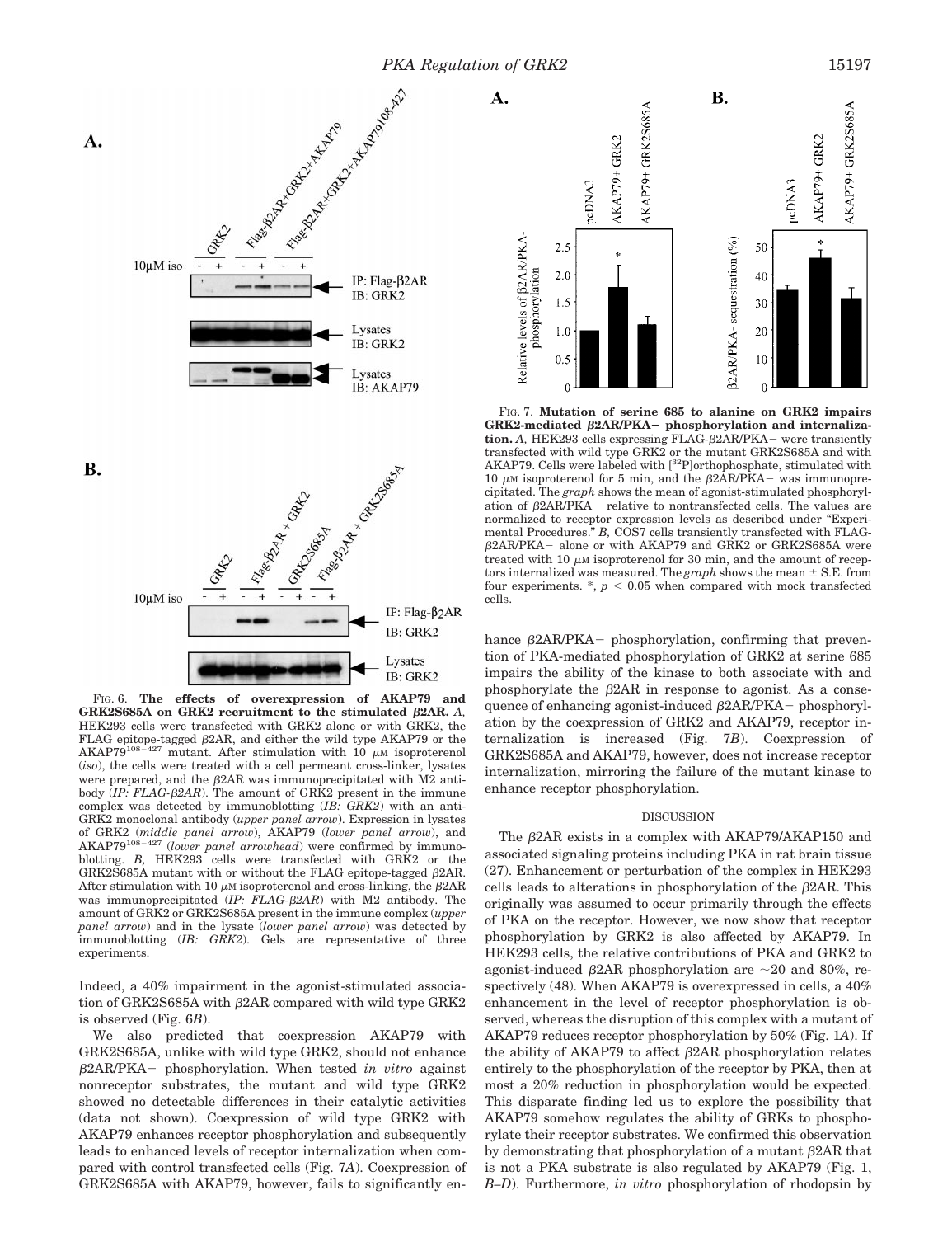

FIG. 8. *Schematic* **representation of the role of AKAP79 in regulating receptor phosphorylation by GRK2.** The receptor (*black*) in the absence of the bound hormone (*H*) is associated with PKA via its interaction with the PKA regulatory subunits II through AKAP79. On agonist binding (*Stimulation*), the receptor couples to the heterotrimeric Gs protein, leading to the dissociation of the  $\alpha$ -subunits and  $\beta\gamma$ subunits. Gas activates the adenylate cyclase enzyme  $(AC)$  in the membrane, which converts ATP to cyclic AMP (*cAMP*). The binding of cAMP to the PKA regulatory subunits II causes the release of the active catalytic domain. PKA then phosphorylates GRK2 (*circled P*), enhancing its ability to interact with  $G\beta\gamma$  subunits, thus promoting its translocation to the membrane. Once at the membrane, the GRK2-G $\beta\gamma$ complex stabilized by the phosphorylation of GRK2 by PKA can associate better with and phosphorylate the agonist-occupied receptor. After phosphorylation, the  $\beta$ -arrestin proteins bind to the receptor leading to desensitization and attenuation of G protein coupling.

GRK2 is enhanced in the presence of PKA and  $G\beta\gamma$  subunits, even though rhodopsin itself is not a PKA substrate (Fig. 2).

The mechanism underlying these findings appears to be the ability of PKA to phosphorylate GRK2 at a specific residue, serine 685 (Fig. 3). Phosphorylation at this site does not alter the kinase activity of GRK2 *per se* (Fig. 4). Rather, it leads to the enhanced binding of GRK2 to  $G\beta\gamma$  subunits, which should increase the association of the kinase with receptor substrates (Fig. 5). We also demonstrate that the ability of PKA to phosphorylate GRK2 *in vitro* is enhanced in the presence of  $G\beta\gamma$ subunits, suggesting that in cells PKA may preferentially phosphorylate those GRK2 molecules already complexed with  $G\beta\gamma$ subunits at the membrane. Therefore, phosphorylation by PKA may be involved both in promoting translocation of GRK2 to the membrane and in maintaining GRK2 in a  $G\beta\gamma$ -bound form once there.

We confirmed the role of PKA phosphorylation in GRK2 membrane translocation by showing that the mutation of the PKA phosphorylation site in GRK2 (serine 685 to alanine) diminishes the ability of GRK2 to be recruited to  $\beta$ 2AR and phosphorylate the  $\beta$ 2AR (Figs. 6 and 7). The phosphorylation of GRK2 by PKA was also shown to have a functional consequence as overexpression of GRK2, but not GRK2S685A, leads to enhanced receptor internalization in response to agonist (Fig.  $7B$ ). Tethering of PKA to the  $\beta$ 2AR via AKAP79, therefore, may represent a regulatory loop whereby agonist-stimulated coupling of the  $\beta$ 2AR to Gs, resulting in the production of cAMP, is attenuated by the cAMP-activated kinase PKA phosphorylating both the receptor and the major desensitizing kinase, GRK2. This process leads to increased translocation of GRK2 to the receptor by enhanced binding to  $G\beta\gamma$  subunits, resulting in further receptor phosphorylation, desensitization, and internalization (Fig. 8).

A similar mechanism may also exist for the recruitment of GRK2 to the receptor following phosphorylation of GRK2 by PKC. Earlier studies have shown that activation of the cellular pool of PKC with phorbol 12-myristate 13-acetate leads to the translocation of cytosolic GRK2 to the plasma membrane (49, 50). A site of robust PKC phosphorylation on GRK2 has been mapped partially to within the COOH-terminal domain, and it has been demonstrated that such phosphorylation leads to enhanced G $\beta\gamma$ -dependent GRK2 activity toward a purified receptor substrate.

AKAP79 acts as a scaffolding protein for both PKA and PKC, associating both kinases with the plasma membrane and the  $\beta$ 2AR. Therefore, it is feasible that AKAP79 also modulates the ability of PKC to affect membrane recruitment of GRK2. If this is the case, AKAP79 might represent a general scaffold for regulating membrane recruitment of GRK2 by second messenger-activated kinase phosphorylation. It will be interesting to determine whether the site of PKC phosphorylation on GRK2 is the same as or different from that of PKA and whether such phosphorylation also enhances  $G\beta\gamma$  binding. It is also worthy to note that GRK5 can be phosphorylated by PKC at sites near the carboxyl terminus, but unlike GRK2, this phosphorylation inhibits GRK5 activity (53). Similarly, phosphorylation of GRK2 by Erk1 or Erk2 on serine 670 leads to an almost complete inhibition of the kinase (44). This may represent a mechanism by which GRK2 is returned to an inactive state after it has phosphorylated agonist-occupied receptors. PKC phosphorylation of GRK5, therefore, seems more analogous to the Erk1/ Erk2 phosphorylation of GRK2 rather than to GRK2 phosphorylation by either PKA or PKC. These marked differences in regulatory phosphorylation imply that the roles of these two GRKs in GPCR regulation are very different.

It has been reported recently that gravin (AKAP250) can also